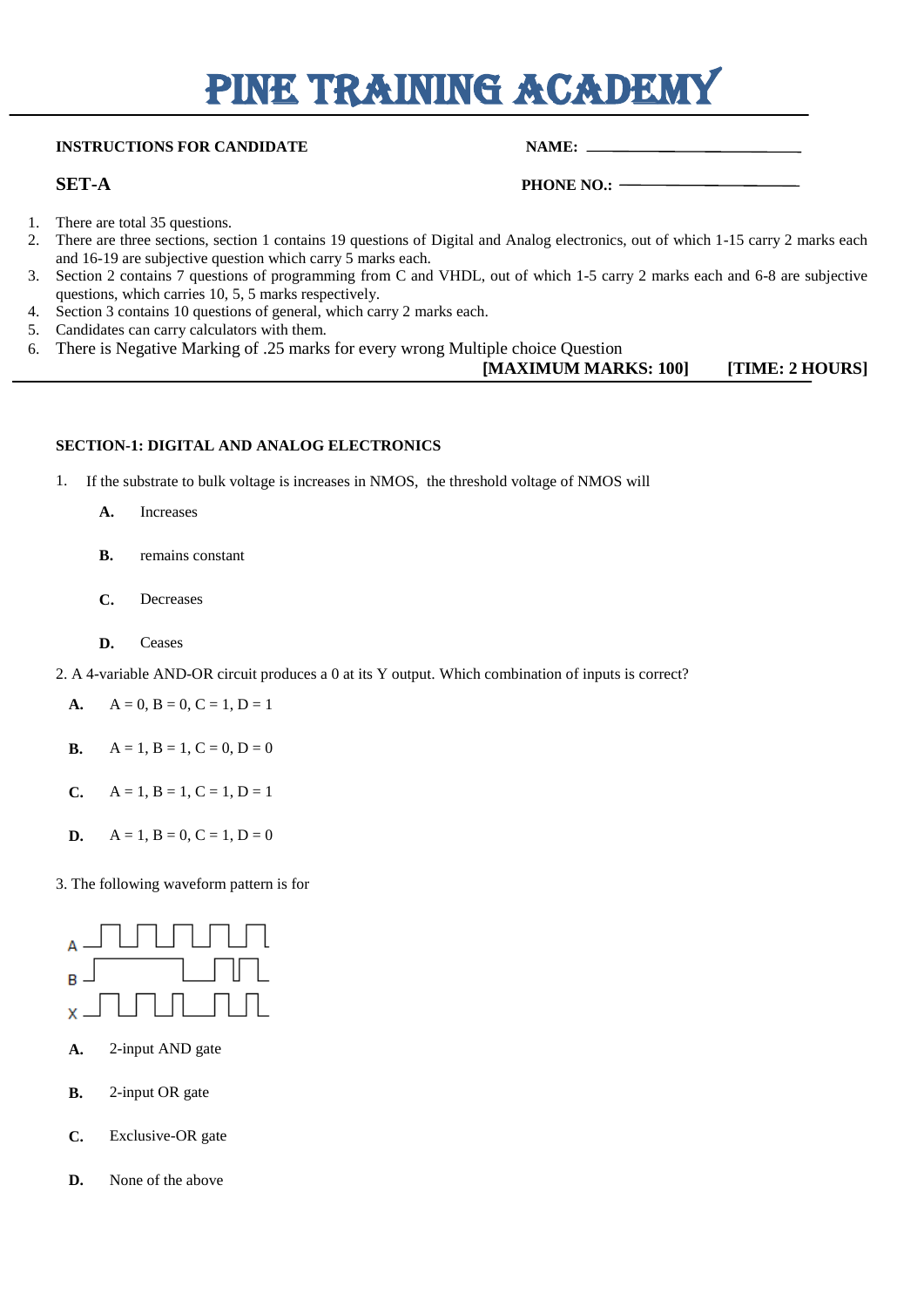- 4. When a capacitor charges:
	- **[A.](javascript:%20void%200;)** the voltage across the plates rises exponentially
	- **[B.](javascript:%20void%200;)** the circuit current falls exponentially
	- **[C.](javascript:%20void%200;)** the capacitor charges to the source voltage in 5×*RC* seconds
	- **[D.](javascript:%20void%200;)** all of the above

5. A 22-k  $\Omega$  resistor and a 0.02-  $\mu$  F capacitor are connected in series to a 5-V source. How long will it take the capacitor to charge to 3.4 V?

- **[A.](javascript:%20void%200;)** 0.44 ms
- **[B.](javascript:%20void%200;)** 0.501 ms
- **[C.](javascript:%20void%200;)** 0.66 ms
- **[D.](javascript:%20void%200;)** 0.70 ms

6. For the condition Vgs>Vt, Current will always follow as the NMOS is not in cut-off?

A. TRUE B. FALSE

7. Determine the output frequency for a frequency division circuit that contains 12 flip-flops with an input clock frequency of 20.48 MHz.

- **[A.](javascript:%20void%200;)** 10.24 kHz
- **[B.](javascript:%20void%200;)** 5 kHz
- **[C.](javascript:%20void%200;)** 30.24 kHz
- **[D.](javascript:%20void%200;)** 15 kHz
- 8. On a master-slave flip-flop, when is the master enabled?
	- **[A.](javascript:%20void%200;)** when the gate is LOW
	- **[B.](javascript:%20void%200;)** when the gate is HIGH
	- **[C.](javascript:%20void%200;)** both of the above
	- **[D.](javascript:%20void%200;)** neither of the above
- 9. Edge-triggered flip-flops must have:
	- **[A.](javascript:%20void%200;)** very fast response times
	- **[B.](javascript:%20void%200;)** at least two inputs to handle rising and falling edges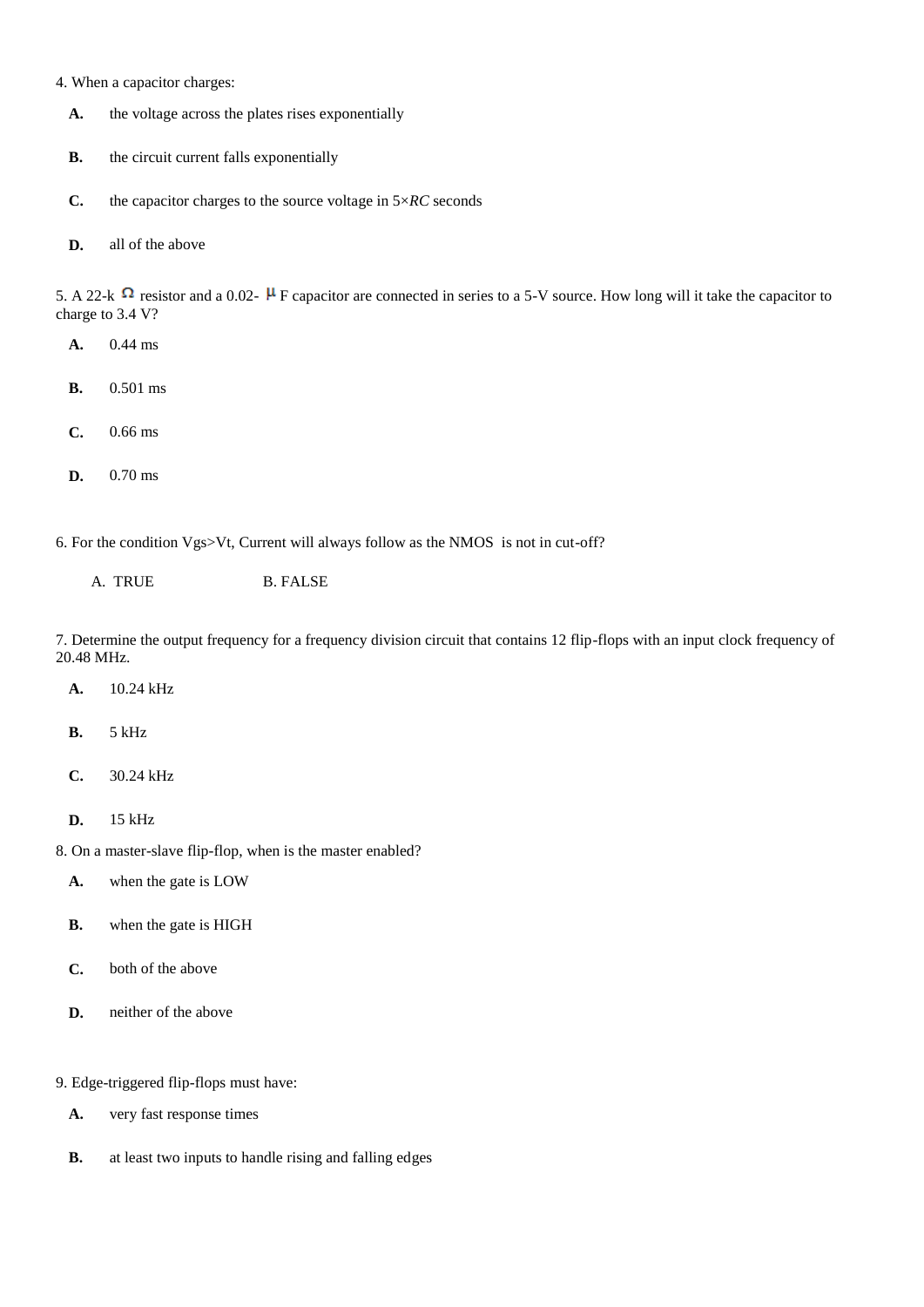- **[C.](javascript:%20void%200;)** edge-detection circuits
- **[D.](javascript:%20void%200;)** None of the above

10. A MOD-16 ripple counter is holding the count  $1001<sub>2</sub>$ . What will the count be after 31 clock pulses?

| $A. 1000_2$        | <b>B.</b> $1010_2$ |
|--------------------|--------------------|
| <b>C.</b> $1011_2$ | <b>D.</b> $1101_2$ |

11. A gated S-R latch and its associated waveforms are shown below. What, if anything, is wrong and what could be causing the problem?



- **A.** The  $\overline{Q}$  output is always low; the circuit is defective.
- **B.** The *Q* output should be the complement of the  $\overline{Q}$  output; the *S* and *R* terminals are reversed.
- **C.** The *Q* should be following the *R* input; the *R* input is defective.
- **D.** There is nothing wrong with the circuit.

12. A 4-bit ripple counter consists of flip-flops, which each have a propagation delay from clock to Q output of 15 ns. For the counter to recycle from 1111 to 0000, it takes a total of \_\_\_\_\_\_\_\_.

- **[A.](javascript:%20void%200;)** 15 ns **[B.](javascript:%20void%200;)** 30 ns **[C.](javascript:%20void%200;)** 45 ns
- 
- **[D.](javascript:%20void%200;)** 60 ns

13. Convert binary 111111110010 to hexadecimal.

| <b>A.</b> $EE2_{16}$                         | <b>B.</b> FF2 <sub>16</sub> |
|----------------------------------------------|-----------------------------|
| <b>C.</b> $2FE_{16}$                         | <b>D.</b> $FD2_{16}$        |
| 4. Capacitor always blocks DC supply voltage |                             |

14. Capacitor always blocks DC supply voltage

True False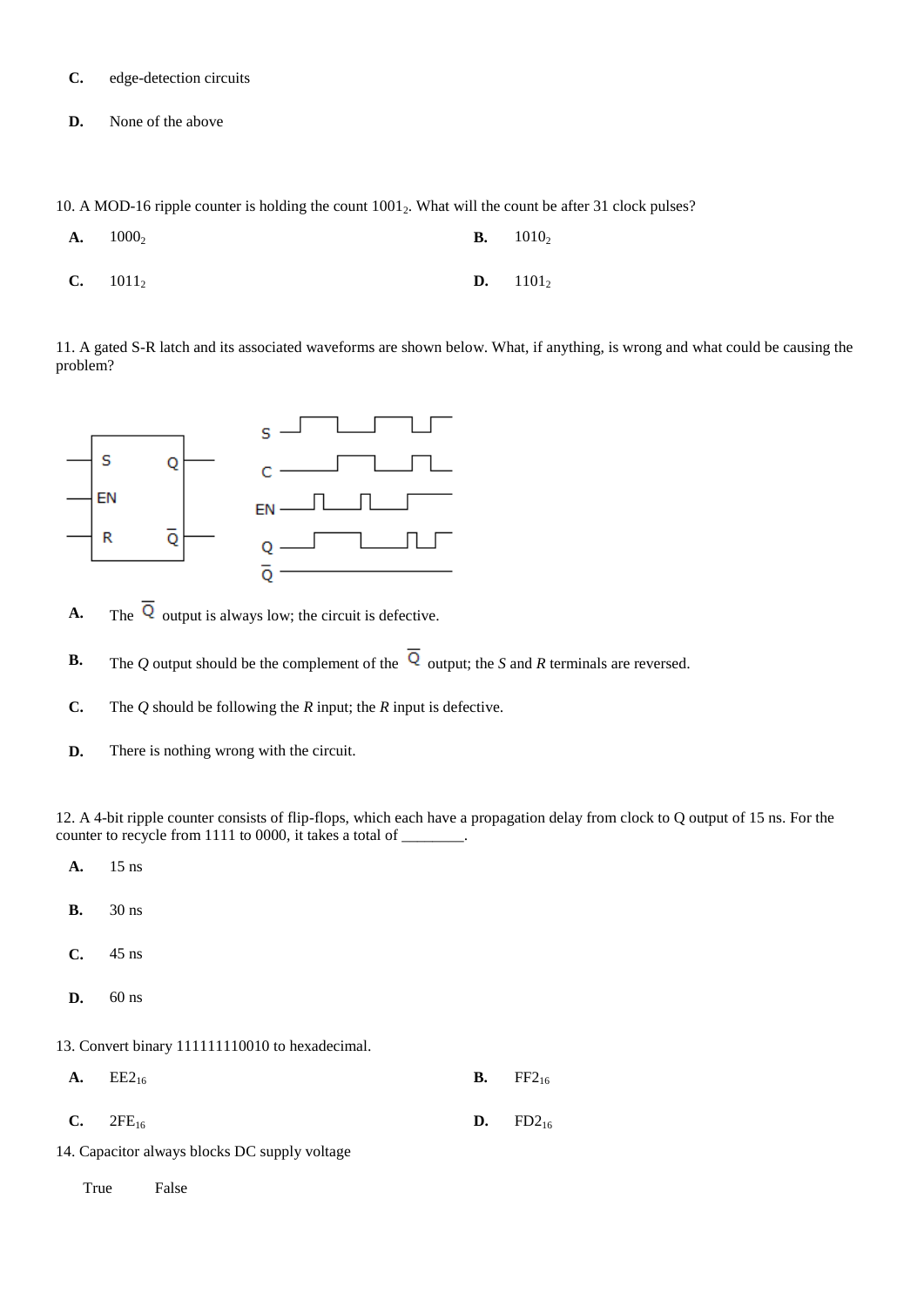15. Virtual short concept is always valid for negative feedback.

True False

16. Explain JKFF by characteristic table, excitation table, state diagrams and its diagram using NOR.

17. Explain the working MOSFETs.

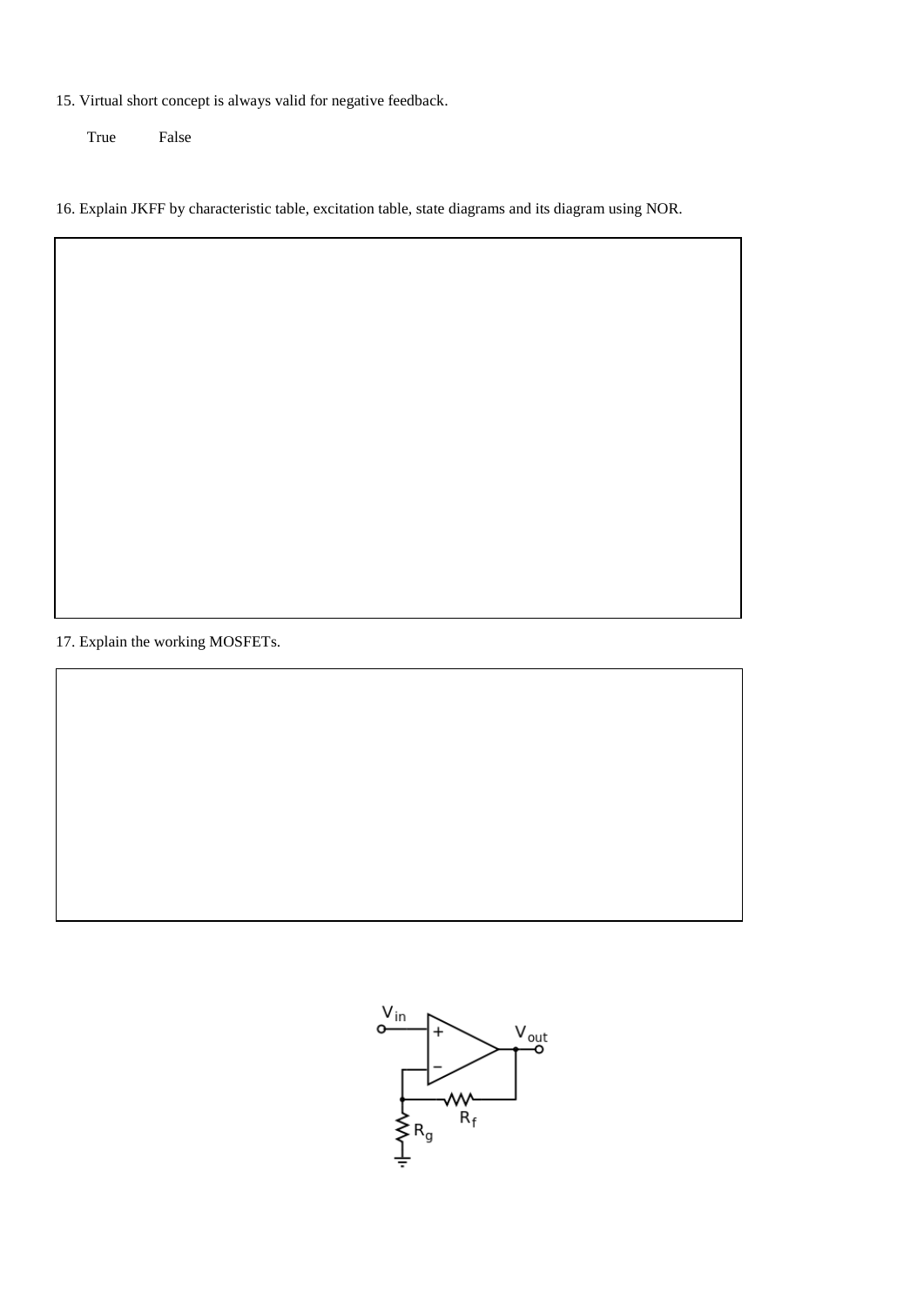18. Calculate the close loop gain  $(A<sub>CL</sub>)$ , if finite open loop gain is given by  $(A<sub>0</sub>$  order of 100).

19. Implement NAND, OR, NOR, AND using MUX..

## **SECTION- 2: C++ and VHDL Programming**

- 1. What will happen if in a C program you assign a value to an array element whose subscript exceeds the size of array?
	- [A.](javascript:%20void%200;) The element will be set to 0.
	- [B.](javascript:%20void%200;) The compiler would report an error.
	- [C.](javascript:%20void%200;) The program may crash if some important data gets overwritten.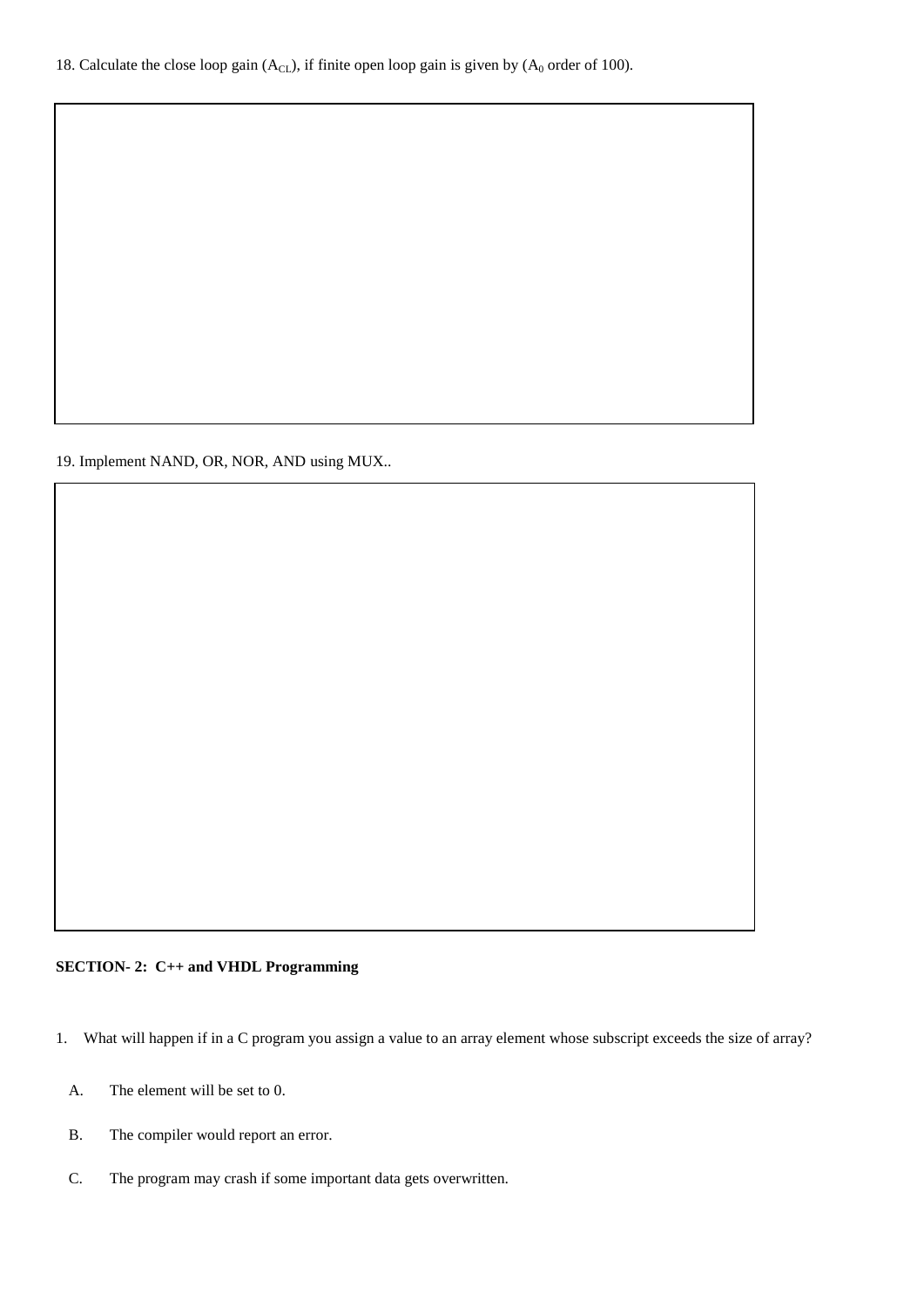[D.](javascript:%20void%200;) The array size would appropriately grow.

2. How many times the program will print "PINE" ?

| #include <stdio.h></stdio.h>                                              |                  |           |                      |
|---------------------------------------------------------------------------|------------------|-----------|----------------------|
| int main()<br>$\{$<br>printf("PINE");<br>$main$ :<br>return 0;<br>$\}$    |                  |           |                      |
| Infinite times<br>A.                                                      | <b>B.</b>        |           | 32767 times          |
| 65535 times<br>C.                                                         | D.               |           | Till stack overflows |
| 3.<br>How are the statements between BEGIN and END not evaluated in VHDL? |                  |           |                      |
| Constantly<br>A.                                                          |                  | <b>B.</b> | Simultaneously       |
| C.<br>Concurrently                                                        |                  | D.        | Sequentially         |
| 4. How many architectures can be associated with an entity?               |                  |           |                      |
| A. one or more                                                            | B. more than one |           |                      |
| $C.$ only one                                                             | D. None          |           |                      |
| 5. Within the process statement, statements are executed sequentially     |                  |           |                      |
| A. True                                                                   | <b>B.</b> False  |           |                      |
| 6. Design hardware for Asynchronous MOD 5 counter.                        |                  |           |                      |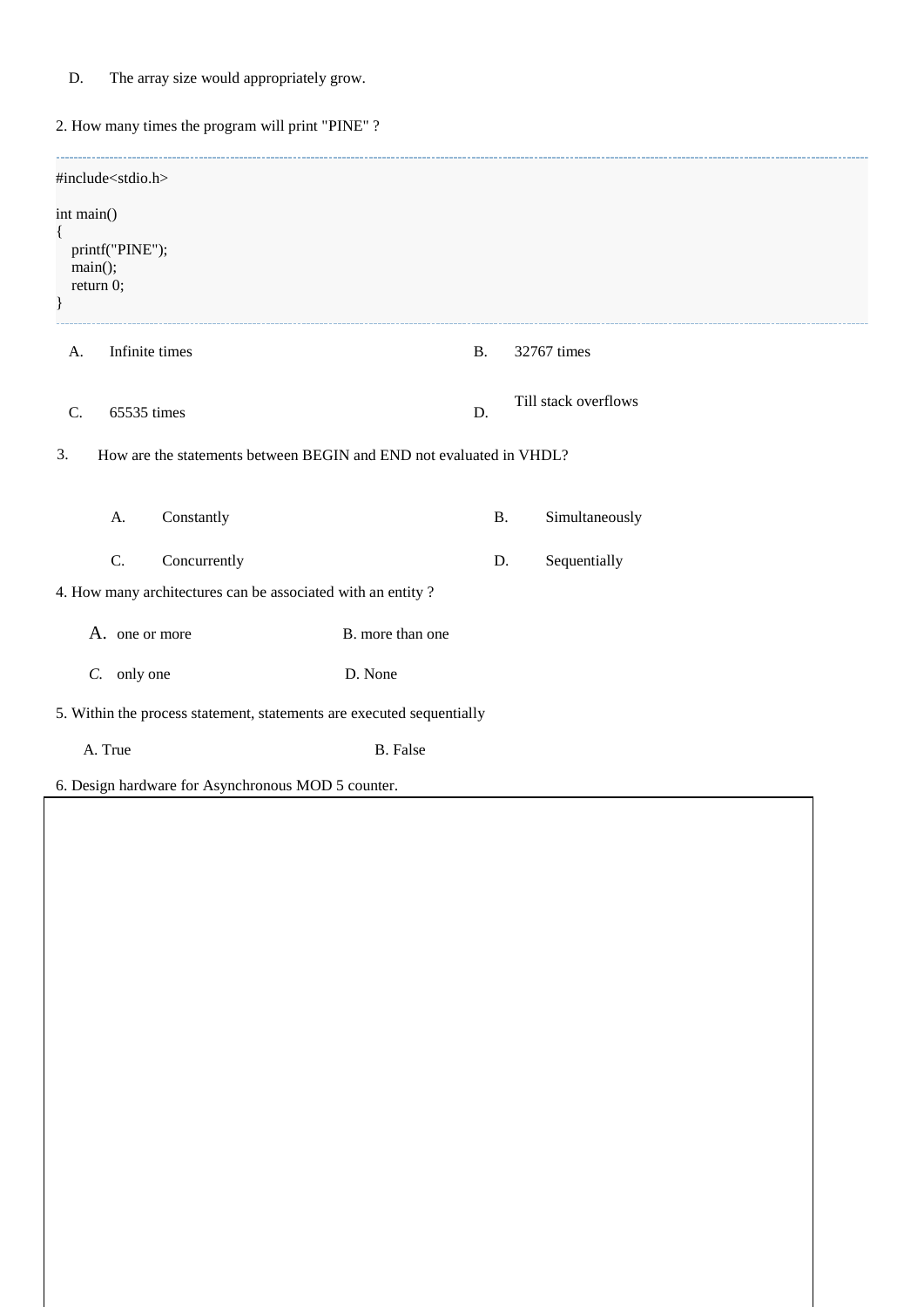8. Write a program for inserting 10 numbers in the array.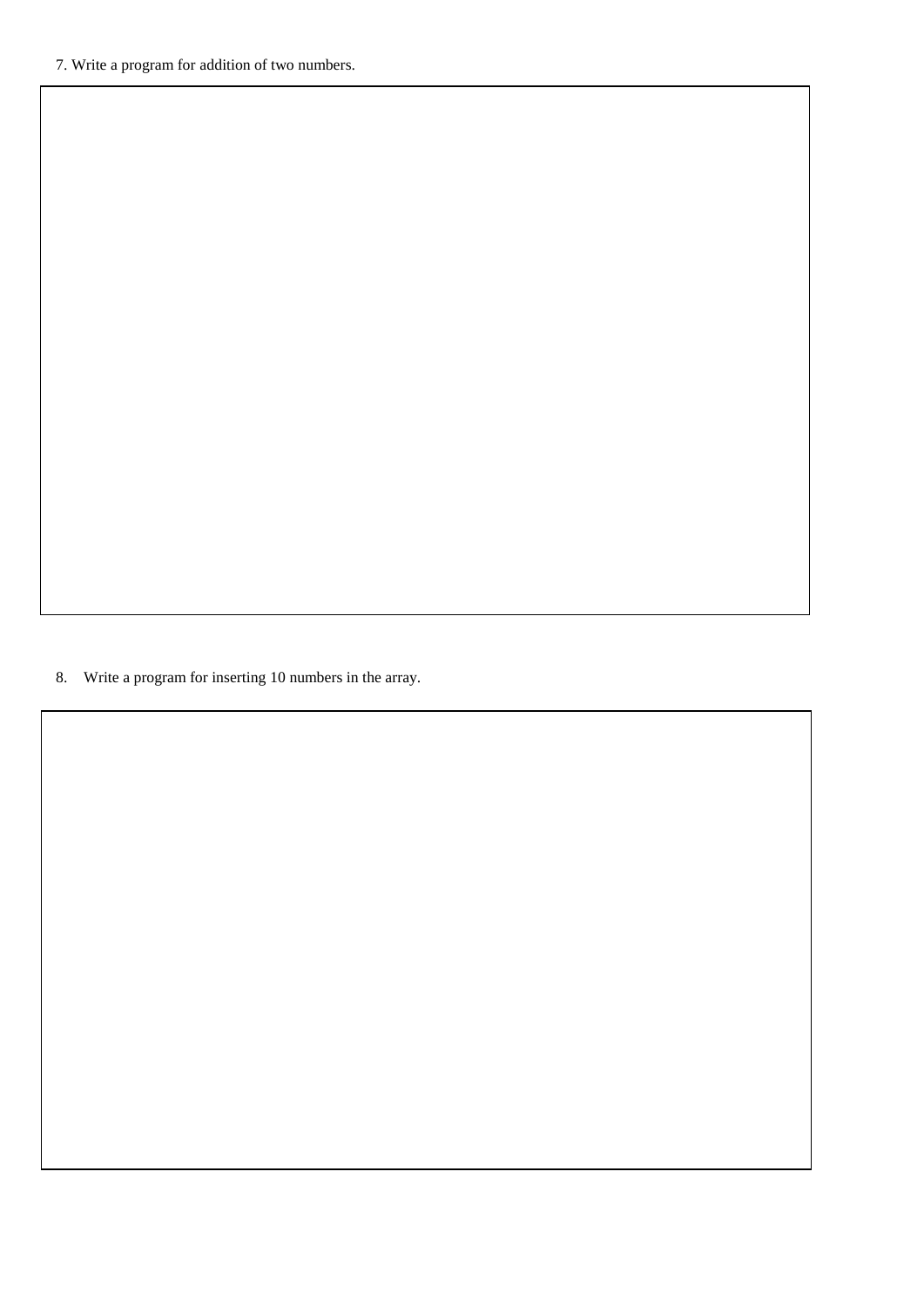#### **SECTIION-3: APTITUDE**

3

- 1. Two trains running in opposite directions cross a man standing on the platform in 27 seconds and 17 seconds respectively and they cross each other in 23 seconds. The ratio of their speeds is:
	- **[A.](javascript:%20void%200;)** 1 : 3 **[B.](javascript:%20void%200;)** 3 : 2
- **[C.](javascript:%20void%200;)** 3 : 4 **[D.](javascript:%20void%200;)** None of these
- 2. A can do a work in 15 days and B in 20 days. If they work on it together for 4 days, then the fraction of the work that is left is :



3. If selling price is doubled, the profit triples. Find the profit percent.

**A.** 
$$
66\frac{2}{3}
$$
   
**B.** 100  
**C.**  $105\frac{1}{3}$    
**D.** 120

- 4. Father is aged three times more than his son Ronit. After 8 years, he would be two and a half times of Ronit's age. After further 8 years, how many times would he be of Ronit's age?
	- **[A.](javascript:%20void%200;)** 2 times **[B.](javascript:%20void%200;)** 2  $\frac{1}{2}$  times **[C.](javascript:%20void%200;)**  $2\frac{3}{4}$  times **[D.](javascript:%20void%200;)** 3 times
- 5. Six bells commence tolling together and toll at intervals of 2, 4, 6, 8 10 and 12 seconds respectively. In 30 minutes, how many times do they toll together ?

| <b>A.</b> 4 | <b>B.</b> 10 |  |
|-------------|--------------|--|
| $C.$ 15     | <b>D.</b> 16 |  |

6. An error 2% in excess is made while measuring the side of a square. The percentage of error in the calculated area of the square is:

| $A. 2\%$ |  | <b>B.</b> $2.02\%$ |
|----------|--|--------------------|
| $C. 4\%$ |  | <b>D.</b> $4.04\%$ |